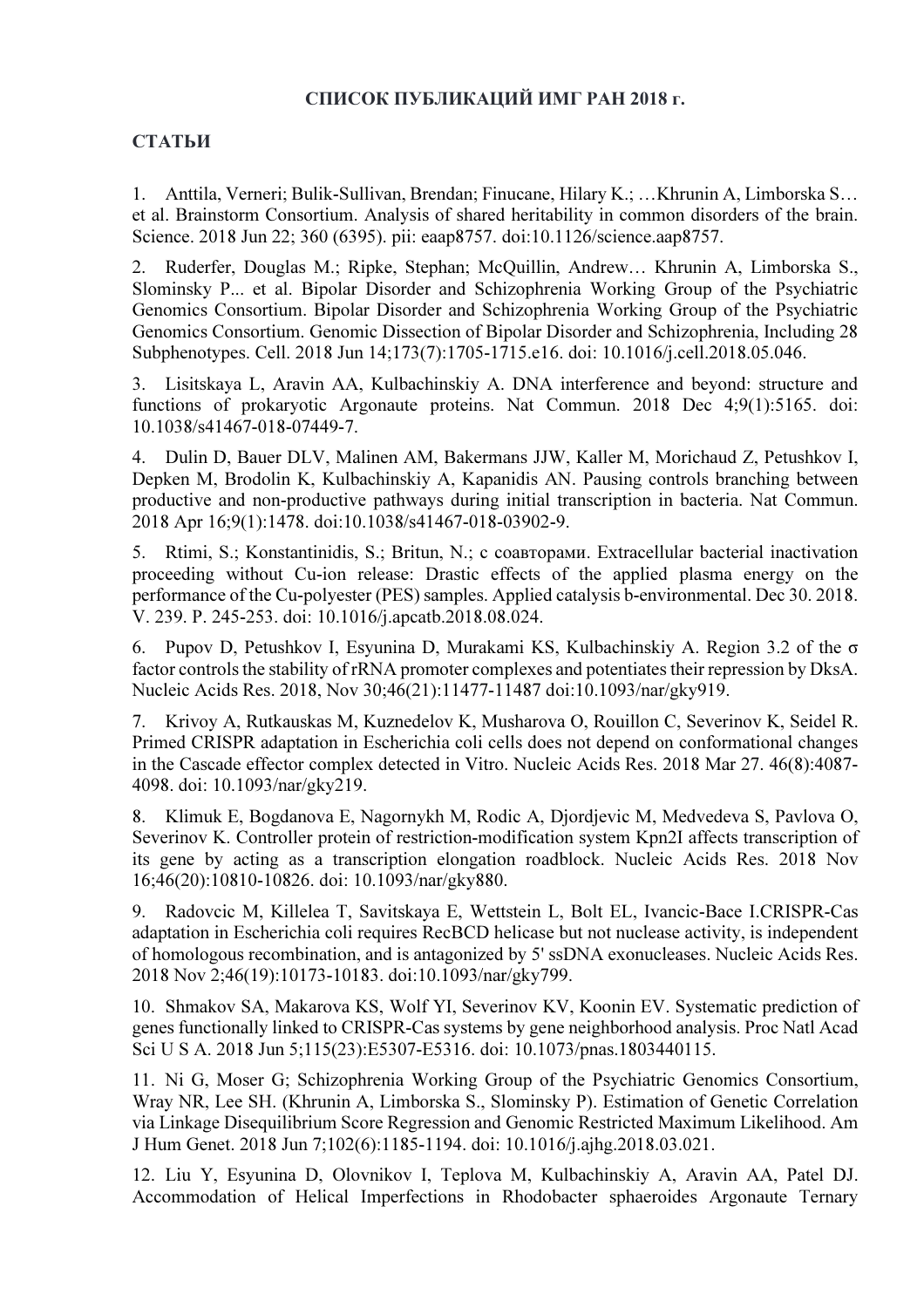Complexes with Guide RNA and Target DNA. Cell Rep. 2018 Jul 10;24(2):453-462. doi: 10.1016/j.celrep.2018.06.021.

13. Ryazansky S, Kulbachinskiy A, Aravin AA. The Expanded Universe of Prokaryotic Argonaute Proteins. MBio. 2018 Dec 18;9(6). pii: e01935-18. doi: 10.1128/mBio.01935-18.

14. Musharova O, Vyhovskyi D, Medvedeva S, Guzina J, Zhitnyuk Y, Djordjevic M, Severinov K, Savitskaya E. Avoidance of Trinucleotide Corresponding to Consensus Protospacer Adjacent Motif Controls the Efficiency of Prespacer Selection during Primed Adaptation. MBio. 2018 Dec 4;9(6). pii: e02169-18. doi:10.1128/mBio.02169-18.

15. Herlet J, Schwarz WH, Zverlov VV, Liebl W, Kornberger P. Addition of β-galactosidase boosts the xyloglucan degradation capability of endoglucanase Cel9D from Clostridium thermocellum. Biotechnol Biofuels. 2018 Sep 4;11:238. doi: 10.1186/s13068-018-1242-5. eCollection 2018.

16. Broeker J, Mechelke M, Baudrexl M, Mennerich D, Hornburg D, Mann M, Schwarz WH, Liebl W, Zverlov VV. The hemicellulose-degrading enzyme system of the thermophilic bacterium Clostridium stercorarium: comparative characterisation and addition of new hemicellulolytic glycoside hydrolases. Biotechnol Biofuels. 2018 Aug 23;11:229. doi: 10.1186/s13068-018-1228- 3. eCollection 2018.

17. Leis B, Held C, Andreeßen B, Liebl W, Graubner S, Schulte LP, Schwarz WH, Zverlov VV. Optimizing the composition of a synthetic cellulosome complex for the hydrolysis of softwood pulp: identification of the enzymatic core functions and biochemical complex characterization. Biotechnol Biofuels. 2018 Aug 9;11:220. doi:10.1186/s13068-018-1220-y. eCollection 2018.

18. Pindyurin AV, Ilyin AA, Ivankin AV, Tselebrovsky MV, Nenasheva VV, Mikhaleva EA, Pagie L, van Steensel B, Shevelyov YY. The large fraction of heterochromatin in Drosophila neurons is bound by both B-type lamin and HP1a. Epigenetics Chromatin. 2018 Nov 1;11(1):65. doi: 10.1186/s13072-018-0235-8.

19. Radion E, Morgunova V, Ryazansky S, Akulenko N, Lavrov S, Abramov Y, Komarov PA, Glukhov SI, Olovnikov I, Kalmykova A. Key role of piRNAs in telomeric chromatin maintenance and telomere nuclear positioning in Drosophila germline. Epigenetics Chromatin. 2018 Jul 12;11(1):40. doi: 10.1186/s13072-018-0210-4.

20. Rybina OY, Rozovsky YM, Veselkina ER, Pasyukova EG. Polycomb/Trithorax groupdependent regulation of the neuronal gene Lim3 involved in Drosophila lifespan control. Biochim Biophys Acta. (Biochimica et Biophysica Acta-Gene Regulatory Mechanisms). 2018 May 17;1861(5):451-462. doi:10.1016/j.bbagrm.2018.03.006.

21. Kordyukova M, Olovnikov I, Kalmykova A. Transposon control mechanisms in telomere biology. Curr Opin Genet Dev. 2018 Mar 20;49:56-62. doi:10.1016/j.gde.2018.03.002.

22. Makarova AV, Boldinova EO, Belousova EA, Lavrik OI. In vitro lesion bypass by human PrimPol. DNA Repair (Amst). 2018 Oct; 70:18-24. doi: 10.1016/j.dnarep.2018.07.009.

23. Akulenko N, Ryazansky S, Morgunova V, Komarov PA, Olovnikov I, Vaury C, Jensen S, Kalmykova A. Transcriptional and chromatin changes accompanying de novo formation of transgenic piRNA clusters. RNA. 2018 Apr;24(4):574-584. doi:10.1261/rna.062851.117.

24. Ni G, Gratten J, Wray NR, Lee SH,… . (Limborska S., Slominsky P, Khrunin A.)....;Schizophrenia Working Group of the Psychiatric Genomics Consortium. Age at first birth in women is genetically associated with increased risk of schizophrenia. Sci Rep. 2018 Jul 5;8(1):10168. doi: 10.1038/s41598-018-28160-z.

25. Boldinova EO, Ignatov A, Kulbachinskiy A, Makarova AV. The active site residues Gln55 and Arg73 play a key role in DNA damage bypass by S. cerevisiae Pol η. Sci Rep. 2018 Jul 9;8(1):10314. doi: 10.1038/s41598-018-28664-8.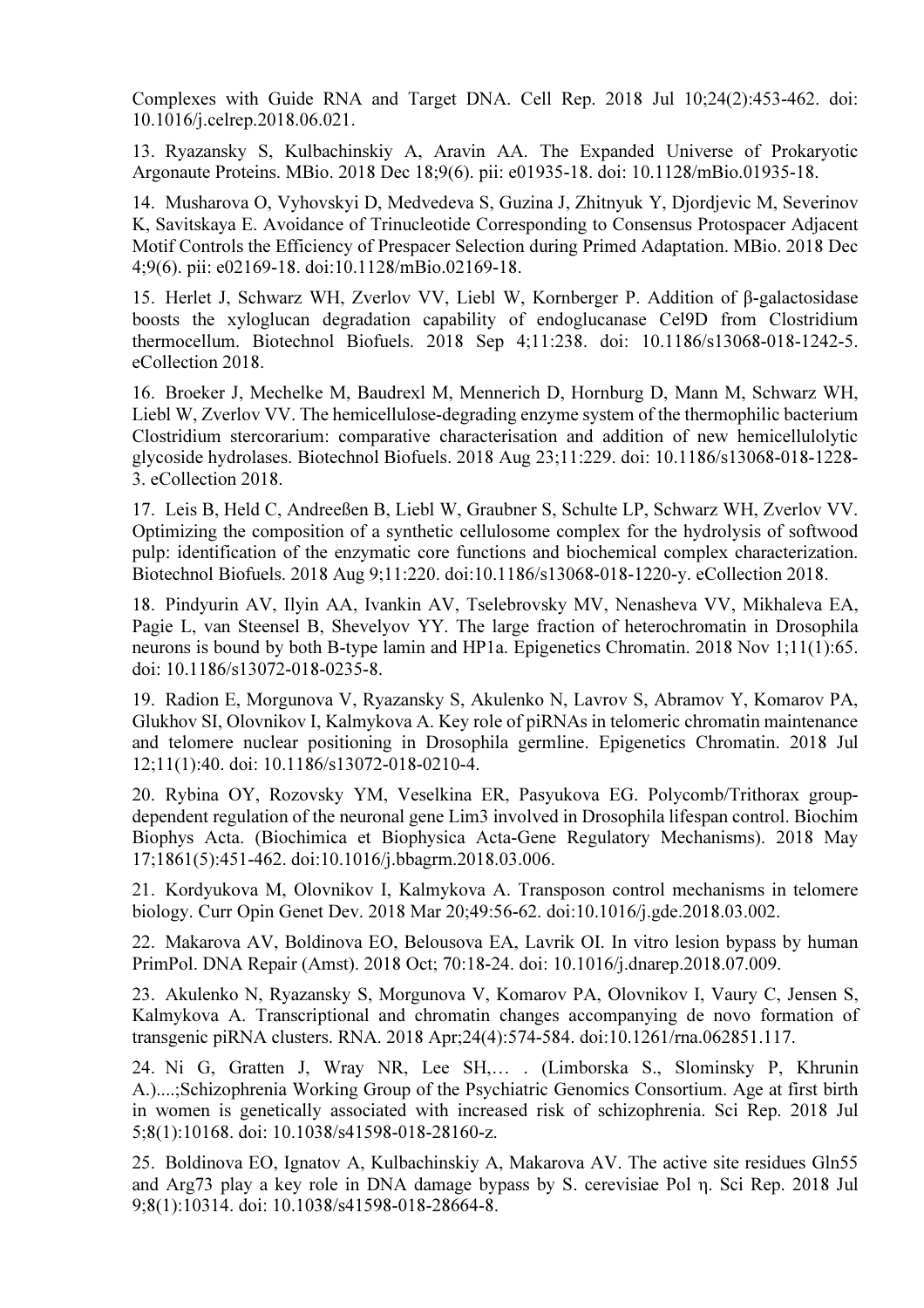26. Dvortsov IA, Lunina NA, Chekanovskaya LA, Gromov AV, Schwarz WH, Zverlov VV, Velikodvorskaya GA, Demidyuk IV, Kostrov SV. Сarbohydrate binding module CBM28 of endoglucanase Cel5D from Caldicellulosiruptor bescii recognizes crystalline cellulose. Int J Biol Macromol. 2018 Feb;107(Pt A):305-311. doi:10.1016/j.ijbiomac.2017.08.165.

27. Dergunova LV, Filippenkov IB, Stavchansky VV, Denisova AE, Yuzhakov VV, Mozerov SA, Gubsky LV, Limborska SA. Genome-wide transcriptome analysis using RNA-Seq reveals a large number of differentially expressed genes in a transient MCAO rat model. BMC Genomics. 2018 Sep 5;19(1):655. doi: 10.1186/s12864-018-5039-5.

28. Shulskaya MV, Alieva AK, Vlasov IN, Zyrin VV, Fedotova EY, Abramycheva NY, Usenko TS, Yakimovsky AF, Emelyanov AK, Pchelina SN, Illarioshkin SN, Slominsky PA, Shadrina MI. Whole-Exome Sequencing in Searching for New Variants Associated With the Development of Parkinson's Disease. Front Aging Neurosci. 2018 May 15;10:136. doi: 10.3389/fnagi.2018.00136. eCollection 2018.

29. Heinze S, Zimmermann K, Ludwig C, Heinzlmeir S, Schwarz WH, Zverlov VV, Liebl W, Kornberger P. Evaluation of promoter sequences for the secretory production of a Clostridium thermocellum cellulase in Paenibacillus polymyxa. Appl Microbiol Biotechnol. 2018 Dec;102(23):10147-10159. doi: 10.1007/s00253-018-9369-7.

30. Popova AA, Semashko TA, Kostina NV, Rasmussen U, Govorun VM, Koksharova OA. The Cyanotoxin BMAA Induces Heterocyst Specific Gene Expression in Anabaena sp. PCC 7120 under Repressive Conditions. Toxins (Basel). 2018 Nov 16;10(11). pii:E478. doi: 10.3390/toxins10110478.

31. Savelieva EM, Oslovsky VE, Karlov DS, Kurochkin NN, Getman IA, Lomin SN, Sidorov GV, Mikhailov SN, Osolodkin DI, Romanov GA. Cytokinin activity of N(6)-benzyladenine derivatives assayed by interaction with the receptors in planta, in vitro, and in silico. Phytochemistry. 2018 May;149:161-177. doi:10.1016/j.phytochem.2018.02.008.

32. Sukhanova IA, Sebentsova EA, Khukhareva DD, Manchenko DM, Glazova NY, Vishnyakova PA, Inozemtseva LS, Dolotov OV, Vysokikh MY, Levitskaya NG. Genderdependent changes in physical development, BDNF content and GSH redox system in a model of acute neonatal hypoxia in rats. Behav Brain Res. 2018. Sep 17;350:87-98. doi: 10.1016/j.bbr.2018.05.008.

33. Filippenkov, Ivan; Kolomin, Timur; Limborska, Svetlana; Dergunova, Lyudmila // Developmental stage-specific expression of genes for sphingomyelin synthase in rat brain// Cell and Tissue Research, 2018, Apr;372(1):33-40. DOI: 10.1007/s00441-017-2762-1.

34. Dvortsov IA, Lunina NA, Demidyuk IV, Kostrov SV. Disturbed processing of the carbohydrate-binding module of family 54 significantly impairs its binding to polysaccharides. FEBS Lett. 2018 Oct; 592(20):3414-3420. doi: 10.1002/1873-3468.13262.

35. Popova AA, Rasmussen U, Semashko TA, Govorun VM, Koksharova OA. Stress effects of cyanotoxin β-methylamino-L-alanine (BMAA) on cyanobacterial heterocyst formation and functionality. Environ Microbiol Rep. 2018 Jun;10(3):369-377. doi:10.1111/1758-2229.12647.

36. Shadrina M, Bondarenko EA, Slominsky PA. Genetics Factors in Major Depression Disease. Front Psychiatry. 2018 Jul 23;9:334. doi: 10.3389/fpsyt.2018.00334. eCollection 2018.

37. Heinze S, Kornberger P, Grätz C, Schwarz WH, Zverlov VV, Liebl W. Transmating: conjugative transfer of a new broad host range expression vector to various Bacillus species using a single protocol. BMC Microbiology. 2018 Jun 8;18(1):56. doi: 10.1186/s12866-018-1198-4.

38. Kordyukova M, Morgunova V, Olovnikov I, Komarov PA, Mironova A, Olenkina OM, Kalmykova A. Subcellular localization and Egl-mediated transport of telomeric retrotransposon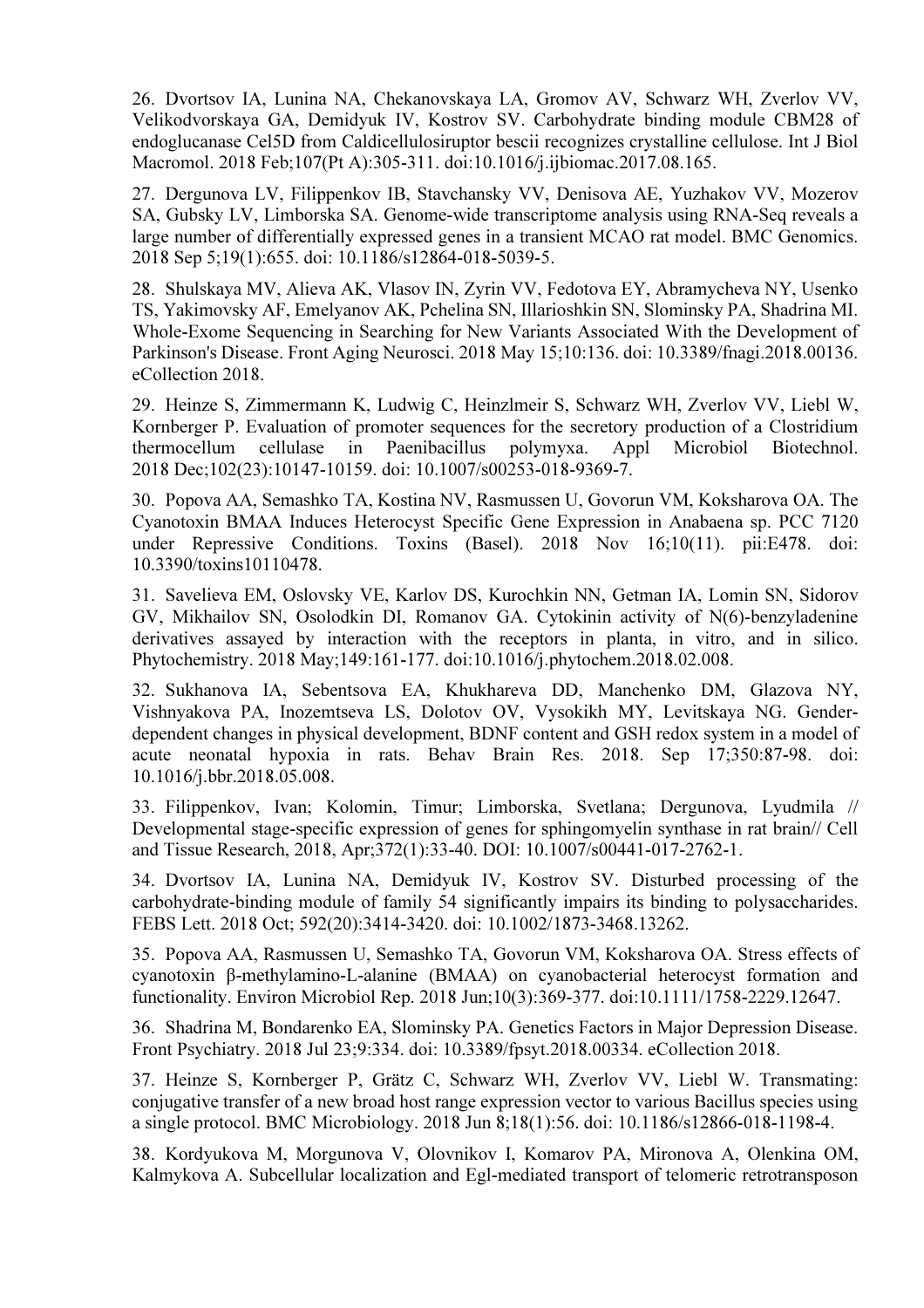HeT-A ribonucleoprotein particles in the Drosophila germline and early embryogenesis. PLoS One. 2018 Aug 29;13(8):e0201787. doi:10.1371/journal.pone.0201787. eCollection 2018.

39. Miropolskaya N, Feklistov A, Nikiforov V, Kulbachinskiy A. Site-specific aptamer inhibitors of Thermus RNA polymerase. Biochem Biophys Res Commun. 2018 Jan 1;495(1):110-115. doi: 10.1016/j.bbrc.2017.10.151.

40. Filippenkov IB, Sudarkina OY, Limborska SA, Dergunova LV. Multi-step splicing of sphingomyelin synthase linear and circular RNAs. Gene. 2018. May 15;654:14-22. doi: 10.1016/j.gene.2018.02.030.

41. Schwarz WH, Brunecky R, Broeker J, Liebl W, Zverlov VV. Handling gene and protein names in the age of bioinformatics: the special challenge of secreted multimodular bacterial enzymes such as the cbhA/cbh9A gene of Clostridium thermocellum. World J Microbiol Biotechnol. 2018 Feb 26; 34(3):42. doi:10.1007/s11274-018-2424-9.

42. Nagaev, Igor Yu.; Shevchenko, Konstantin V.; Shevchenko, Valeriy P.; и др.Synthesis of tritium-labeled PAM-43. Mendeleev Communications. V. 28, N 1, P. 64-65, JAN-FEB 2018. doi: 10.1016/j.mencom.2018.01.021.

43. Мизгирев И.В., Сафина Д.Р., Демидюк И.В., Костров С.В. Опухолевые модели организменного уровня на основе Danio Rerio. Acta Naturae (русскоязычная версия). 2018. Т. 10. № 2 (37). С. 26-31. (Apr-Jun;10(2):24-29). wos:000443072800003.

44. Dergunov A., Litvinov D. , Bazaeva E., Dmitrieva V., Nosova E. , Rozhkova A., Dergunova L. // Relation of HDL charge heterogeneity, cholesterol efflux capacity and the expression of HDLrelated genes in mononuclear cells to HDL-cholesterol level. // Lipids, 2018. V. 53, N 10, P. 979- 991. doi: 10.1002/lipd.12104.

45. Nenasheva VV, Stepanenko EA, Makarova IV, Khaidarova NV, Antonov SA, Kozikova LV, Polteva EA, Kovaleva GV, Ayed Z, Vovk AD, Shcherbatova NA, Andreeva LE, Tarantul VZ. Expression of the human TRIM14 and its mutant form (P207L) promotes apoptosis in transgenic loaches. Mol Biol Rep. 2018 Sep 10. 45: 2087. doi: 10.1007/s11033-018-4365-7.

46. Shulskaya MV, Shadrina MI, Bakilina NA, Zolotova SV, Slominsky PA. The spectrum of SDHD mutations in Russian patients with head and neck paraganglioma. Int J Neurosci. 2018 Oct 30:1-6. doi: 10.1080/00207454.2018.1503181.

47. Mindlin S, Petrenko A, Petrova M. Chromium resistance genetic element flanked by XerC/XerD recombination sites and its distribution in environmental and clinical Acinetobacter strains. FEMS Microbiol Lett. 2018 Apr 1; 365(8). fny047. doi:10.1093/femsle/fny047.

48. Шевелев Ю.Я., Ульянов С.В. Роль ядерной ламина в репрессии генов и Поддержка архитектуры хромосом в ядре. Биохимия. 2018 Апрель; 83 (4): 359-369. doi: 10.1134 / S0006297918040077. Обзор.

49. Олина А.В., Кульбачинский А.В., Аравин А.А., Есюнина Д.М. Белки-аргонавты и механизмы рнк-интерференции у эукариот и прокариот. Биохимия. 2018. Т. 83. № 5. С. 645-661. 2018 May;83(5):483-497. doi: 10.1134/S0006297918050024). Обзор.

50. Симонова В.В., Ветчинова А.С., Новосадова Е.В., Хаспеков Л.Г., Иллариошкин С.Н. Геномное редактирование и проблема тетраплоидии при клеточном моделировании генетической формы паркинсонизма. Биохимия. 2018. Т. 83. № 9. С. 1311-1317. doi: 10.1134/S0006297918090055.

51. Шацких А.С., Оленкина О.М., Солодовников А.А., Лавров. Системы регулируемой экспрессии генов как инструмент исследования гетерохроматинового эффекта положения. Биохимия. doi: 10.1134/S0006297918050073.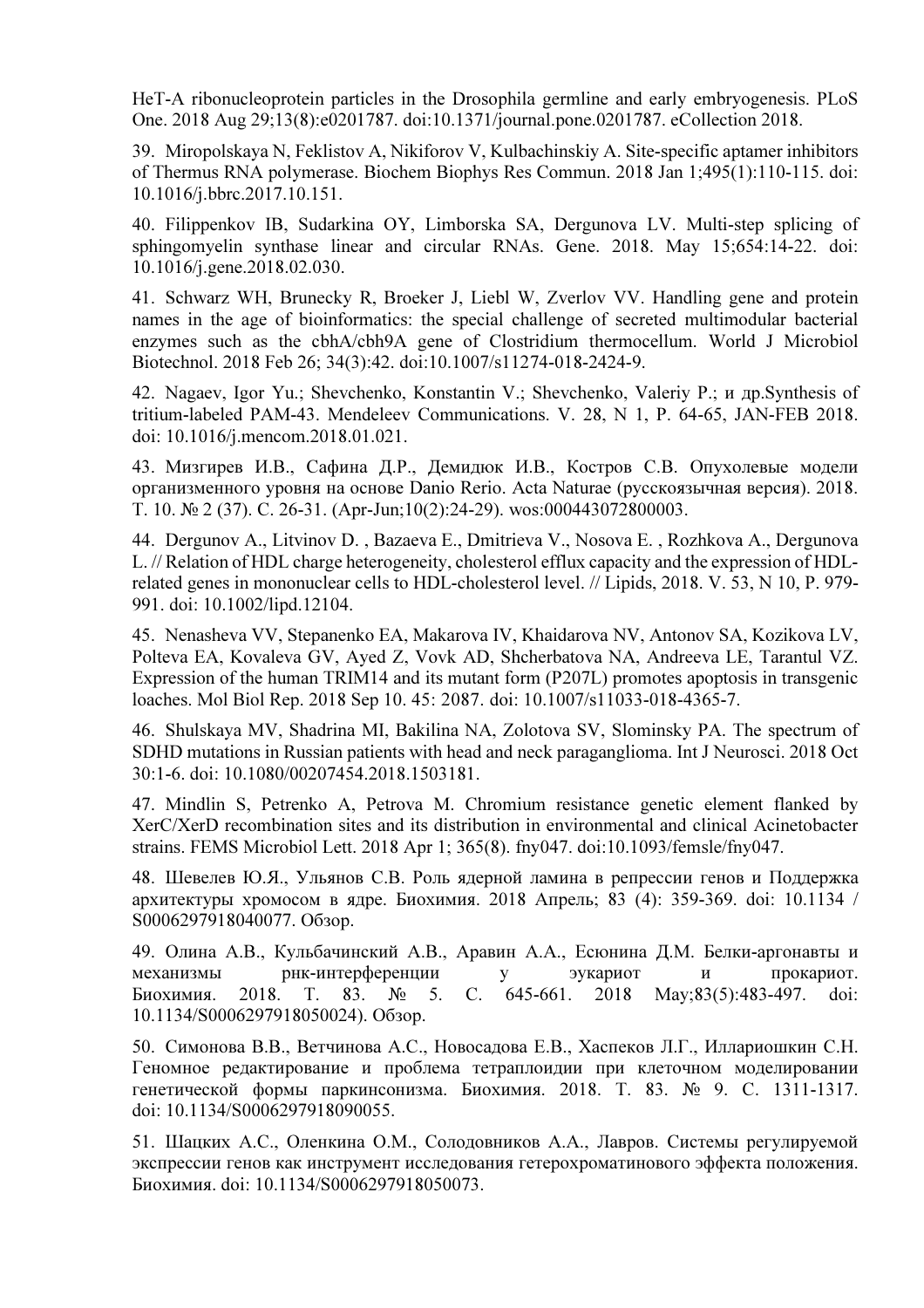52. Pechtl A, Rückert C, Maus I, Koeck DE, Trushina N, Kornberger P, Schwarz WH, Schlüter A, Liebl W, Zverlov VV. Complete Genome Sequence of the Novel Cellulolytic, Anaerobic, Thermophilic Bacterium Herbivorax saccincola Type Strain GGR1, Isolated from a Lab Scale Biogas Reactor as Established by Illumina and Nanopore MinION Sequencing. Genome Announc. 2018 Feb 8;6(6). pii: e01493-17. doi:10.1128/genomeA.01493-17.

53. Kurenkova A. D., Andreeva, L. A., Umarova B. A., Gavrilova S. A. , · Myasoedov N. F. The Connection Between Structure Modification and Anti-Inflammatory Effects of Prolyl-Glycyl-Proline (PGP). International journal of peptide research and therapeutics. 2018. V. 24. N 3. P. 347- 353. 10.1007/s10989-017-9619-z.

54. Vyunova TV, Andreeva L, Shevchenko K, Myasoedov N. Peptide-based anxiolytics: the molecular aspects of heptapeptide Selank biological activity. Protein Pept Lett. 2018 Sep 25; V. 25 issue: 10, 914 – 923 doi: 10.2174/0929866525666180925144642.

55. Ефименко Т.А., Ефременкова О.В., Демкина Е.В., Петрова М.А., Сумарукова И.Г., Васильева Б.Ф., Эль-Регистан Г.И. Бактерии, выделенные из вечной мерзлоты антарктики – эффективные продуценты антибиотиков. Микробиология. 2018. Т. 87. № 5. С. 573-580. doi: 10.1134/S0026365618050087.

56. Филиппенков И.Б., Ставчанский В.В., Денисова А.Е., Иванова К.А., Лимборская С.А., Дергунова Л.В. Том: 44 Выпуск: 3 Стр.: 302-309 Экспериментальная церебральная ишемия влияет на экспрессию циклических рнк генов метаботропных глутаматных рецепторов mglur3 и mglur5 в мозге крыс1). Биоорганическая химия. 2018. Т. 44. № 3. С. 294-302. 10.1134/S1068162018030044.

57. Наволоцкая Е.В., Садовников В.Б., Зинченко Д.В., Владимиров В.И., Золотарев Ю.А. Взаимодействие В-субъединицы холерного токсина с этителиальными клетками кишечника крысы// Биоорганическая химия. 2018. Т. 44. № 4. С. 401-406. doi: 10.1134/S013234231804022X.

58. Сидорова Д.Е., Липасова В.А., Надточенко В.А., Баранчиков А.Е., Астафьева А.А., Свергуненко С.Л., Кокшарова О.А.,Плюта В.А., Попова А.А., Гулин А.А., Хмель И.А. Синтез наночастиц серебра с использованием экстрактов травянистых растений и воздействие наночастиц на бактерии // Биотехнология. 2018. Т. 34, № 1, С. 62–71. doi: 10.21519/0234-2758-2018-34-1-62-71.

59. Dorokhov V.B., Puchkova A.N., Taranov A.O., Slominsky P.A., Tupitsina T.V., Ivanov I.D., Vavilin V.A., Nechunaev V.V., Kolomeichuk S.N., Morozov A.V., Budkevich E.V., Budkevich R.O., Dementienko V.V., Sveshnikov D.S., Donskaya O.G., Putilov A.A. An hour in the morning is worth two in the evening: association of morning component of morningness–eveningness with single nucleotide polymorphisms in circadian clock genes Biological Rhythm Research. 2018. Т. 49. № 4. С. 622-642. doi: 10.1080/09291016.2017.1390823.

60. Зыкова Т. Ю. , Попова О. О. , Хорошко В. А. , Левицкий В. Г. , Лавров С. А. , Жимулев И. Ф. Генетическая организация доменов открытого типа, расположенных в междисках политенных хромосом дрозофилы // Доклады Академии наук. 2018. T. 483. № 1, стр. 98-102. doi:10.1134/S1607672918060078.

61. Алексеенко И.В., Плешкан В.В., Сасс А.В., Филюкова О.Б., Снежков Е.В., Свердлов Е.Д. Универсальный опухолеспецифический промотор для генной терапии рака Доклады Академии наук. (Dokl Biochem Biophys.) 2018. Т. 480. № 5. С. 609-612. doi: 10.1134/S1607672918030092.

62. O.A. Безбородова, И.В. Алексеенко, Е.Р. Немцова A.A. Панкратова, О.Б. Филюкова, Р.И. Якубовская, М.Б. Костина, В.К. Потапов, Е.Д. Свердлов. Противоопухолевая эффективность комплекса на основе бинарной системы векторов для совместной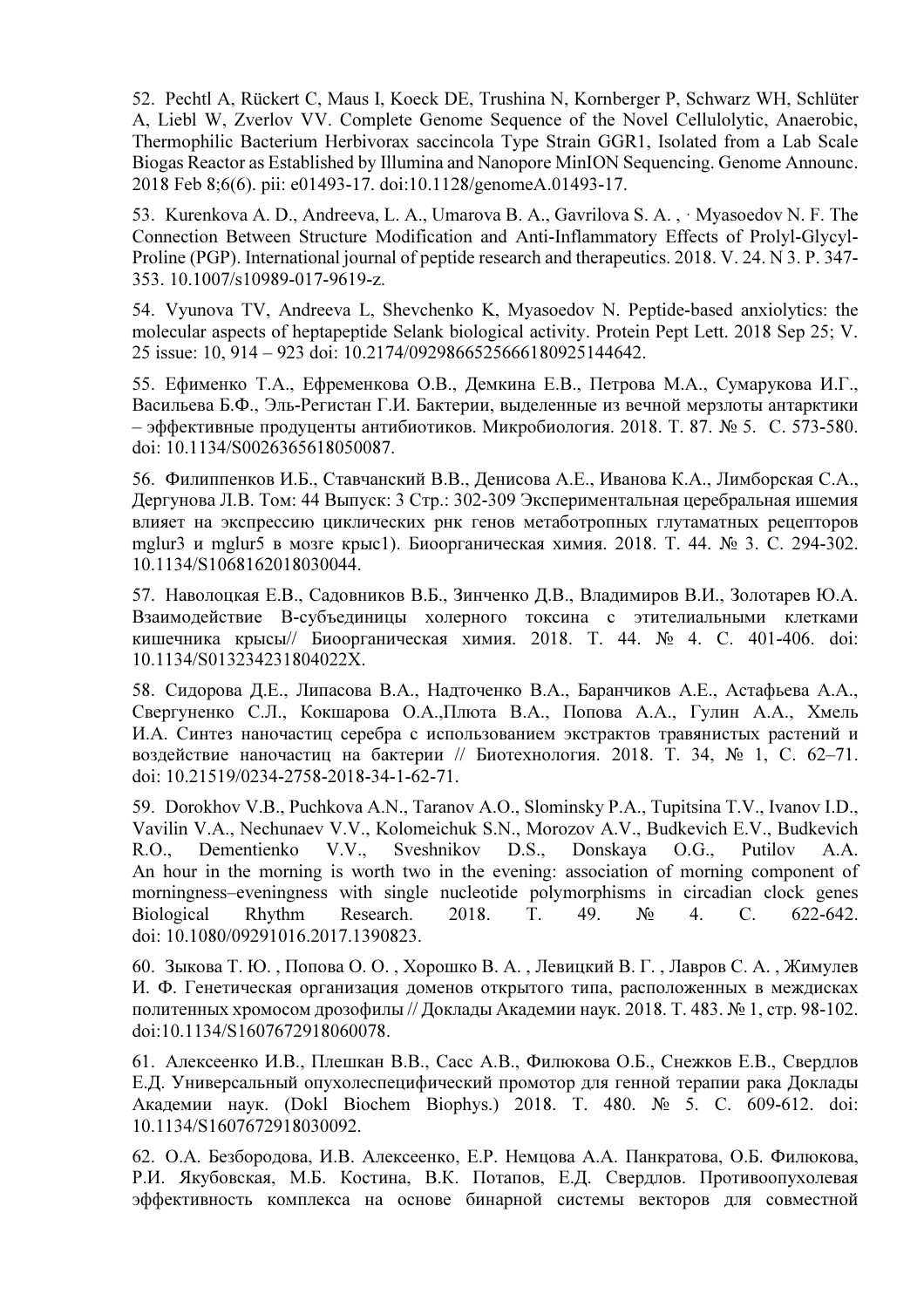экспрессии гена-убийцы Fcu1 и Cre-рекомбиназы. Доклады Академии Наук, т. 483, №3, с.1- 3, 2018. doi: 10.1134/S1607672918060091.

63. Григорьева М.Е., Мясоедов Н.Ф., Ляпина Л.А., Оберган Т.Ю., Андреева Л.А. Состояние системы гемостаза при действии пролинсодержащих пептидов в условиях развития экспериментального метаболического синдрома // Доклады Академии наук, том 479, № 1, с. 88-91. doi: 10.1134/S1607672918020011.

64. Шевченко В.П., Нагаев И.Ю., Пронина Т.С., Шевченко К.В., Муртазина А.Р., Сурков С.А., Угрюмов М.В., Мясоедов Н.Ф. Получение меченного дейтерием или тритием норадреналина и оценка его биологической активности //Доклады Академии наук. 2018. Т. 480. № 5. С. 551-554.

65. Шевченко В.П., Нагаев И.Ю., Шапошников А.И., Шевченко К.В., Белимов А.А., Баташева С.Н., Гоголева Н.Е., Гоголев Ю. В., Мясоедов Н. Ф. Синтез и тестирование абсцизовой кислоты с преимущественным замещением атомов протона на атомы трития в циклогексеновую часть молекулы //Доклады академии наук. 2018. Т.483. № 1. С. 268-271. doi: 10.1134/S0012500818110113.

66. Ветчинова А.С., Симонова В.В., Новосадова Е.В., Мануилова Е.С., Ненашева В.В., Тарантул В.З., Гривенников И.А., Хаспеков Л.Г., Иллариошкин С.Н. Цитогенетический анализ результатов геномного редактирования на клеточной модели болезни Паркинсона. Бюллетень экспериментальной биологии и медицины. 2018. Т. 165. № 3. С. 355-359. doi: 10.1007/s10517-018-4174-y.

67. Самотруева М.А., Ясенявская А.Л., Мурталиева В.Х., Башкина О.А., Мясоедов Н.Ф., Андреева Л.А., Караулов А.В. Экспериментальное обоснование применения Семакса как модулятора иммунного ответа на модели «социального» стресса // Бюллетень экспериментальной биологии и медицины. 2018. Т. 166, № 12, с.718-722.

68. Ушакова Н.А., Ковальзон В.М., Шевченко В.П., Нагаев И.Ю., Рыбалкина Е.Ю., Ревищин А.В., Амбарян А.В., Бастраков А.И., Павлова Г.В., Павлов Д.С. Блокирование экстрактами гомогената жука-чернотелки alphitobius diaperinus действия пронейротоксина mptp и токсина mpp+ в экспериментальной модели болезни Паркинсона// Нейрохимия. 2018. Т. 35. № 1. С. 77-87. doi: 10.7868/S1027813318010168.

69. Суханова Ю.А., Володина М.А., Себенцова Е.А., Глазова Н.Ю., Манченко Д.М., Иноземцева Л.С., Андреева Л.А., Долотов О.В., Левицкая Н.Г. Долговременные изменения поведения и содержания BDNF в мозге крыс, вызванные неонатальной изоляцией: эффекты аналога АКТГ(4-10) семакса// Нейрохимия, том 35, № 1, с. 50-61. doi: 10.1134/S1819712418010154.

70. Муджири Н.М., Захидов С.Т., Рудой В.М., Дементьева О.В., Макаров А.А., Макарова И.В., Зеленина И.А., Андреева Л.Е., Маршак Т.Л. Цитогенетическая активность наночастиц золота в половых и соматических клетках мышей линии 129 с нонсенс-мутацией в гене ДНК-полимеразы йота. Известия Российской академии наук. Серия биологическая. 2018. № 2. С. 137-143. DOI: 10.1134/S1062359018020085.

71. Глазова Н.Ю., Себенцова Е.А., Манченко Д.М., Андреева Л.А., Дергунова Л.В., Левицкая Н.Г., Лимборская С.А., Мясоедов Н.Ф. Протекторное действие семакса в модели вызванных стрессом нарушений памяти и поведения у белых крыс. Известия Российской академии наук. Серия биологическая. 2018, N 4, стр. 431-437. doi: 10.1134/S1062359018040040.

72. Королева С.В., Мясоедов Н.Ф. Семакс - универсальный препарат для терапии и исследований// Известия РАН, серия биологическая, 2018, № 6, 669-682, doi: 10.1134/S000233291806005X.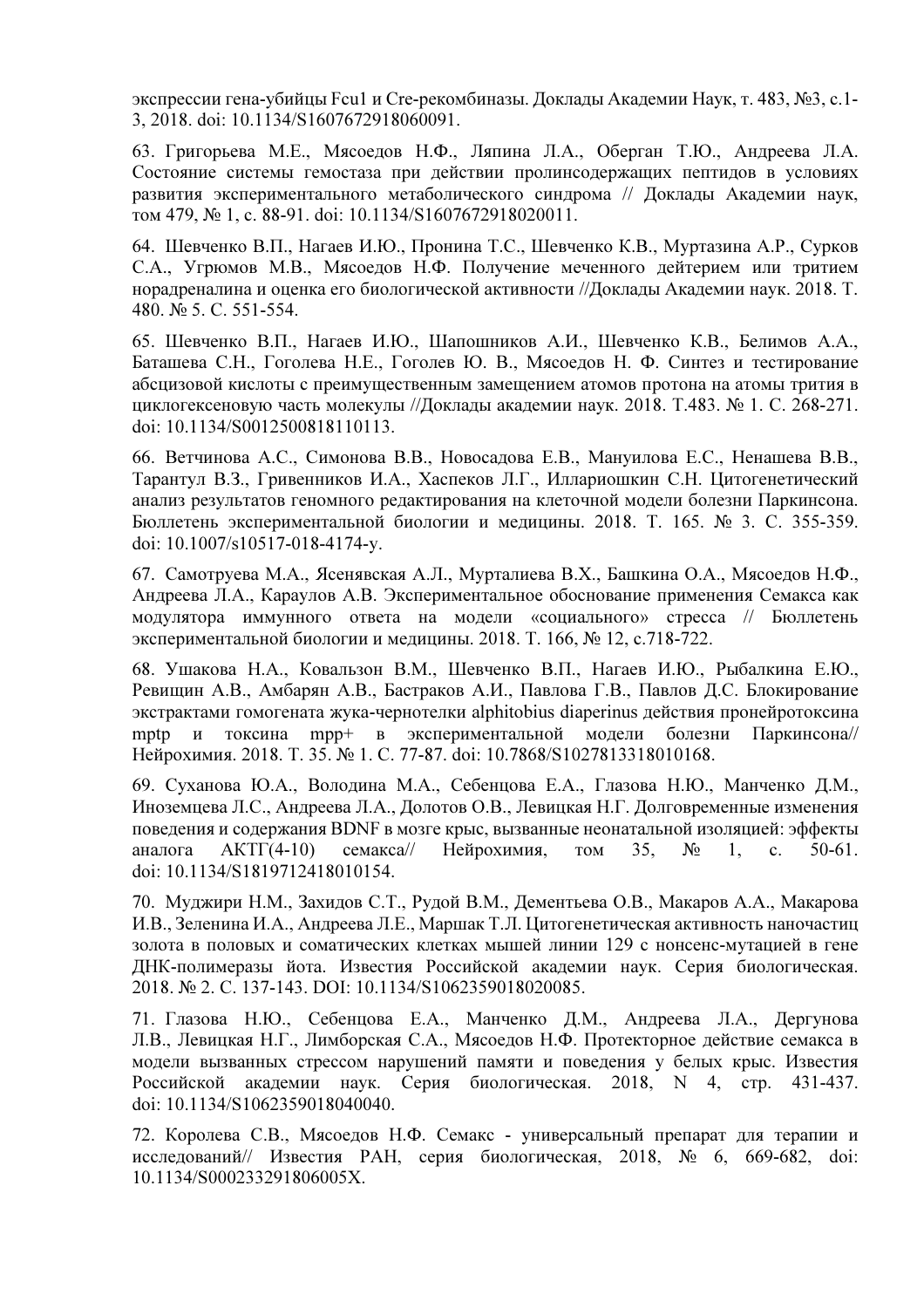73. Алексеенко И.В., Костина М.Б., Серебровская Е.О., Потапов В.К., Свердлов Е.Д. Сравнительный анализ систем одновременной экспрессии двух онкотерапевтических генов под контролем одного промотора // Молекул. генетика, микробиология и вирусология doi: 10.3103/S0891416818010020. 2018, Том: 33 № 1 С. 14–18.

74. Демкин В.В. Видовое разнообразие лактобактерий вагинального микробиома: как посмотреть // Молекул. генетика, микробиология и вирусология, 2018; 36(3), стр. 3-12. doi:10.17116/molgen2018360313.

75. Бондаренко Е.А., Шадрина М.И., Дружкова Т.А., Акжигитов Р.Г., Гуляева Н.В., Гехт А.Б., Сломинский П.А. Исследование ассоциаций полиморфизма rs10462021 гена циркадной системы PER3 в выборках лиц с различными клиническими вариантами депрессии // Молекулярная генетика, микробиология и вирусология. 2018, Том: 33, №: 1. С. 23–25. doi: 10.3103/S0891416818010056.

76. Сломинский П.А., Шадрина М.И. Пептидные лекарственные средства: возможности, перспективы и ограничения. Молекулярная генетика, микробиология и вирусология. 2018. 33. № 1. Стр. 8-14. doi: 10.3103/S0891416818010123.

77. Аширбеков Е.Е., Хрунин А.В., Ботбаев Д.М., Белкожаев А.М., Абайлдаев А.О., Рахымгожин М.Б., Мукушкина Д.Д., Лимборская С.А., Айтхожина Н.А. Молекулярногенетический анализ популяционной структуры казахского племенного объединения Старший жуз на основе полиморфизма Y-хромосомы // Молекулярная генетика, микробиология и вирусология. 2018, №2, С. 72–75. doi: 10.18821/0208-0613-2018-36-2-72- 75.

78. Дмитриева В.Г., Савушкин Е.В., Зуйкова Е.Б., Носова Е.В., Литвинов Д.Ю., Дергунов А.Д., Лимборская C.А., Дергунова Л.В. Формирование списка генов, функционирующих в клетках крови человека, вовлеченных в атерогенез и метаболизм липопротеинов высокой плотности //Молекулярная генетика, микробиология и вирусология. 2018, №2, С. 67–71. doi: 10.3103/S0891416818020064.

79. Хрунин А.В., Алиев А.М., Лимборская С.А. Маркеры ДНК из полногеномных ассоциативных исследований сердечно-сосудистых заболеваний // Молекулярная генетика, микробиология и вирусология. 2018. № 4. с. 203-205. https://doi.org/10.17116/molgen20183603120.

80. Зиновьева М.В., Сасс А.В., Введенский А.В., Потапов В.К., Николаев Л.Г., Свердлов Е.Д. Рекомбинантные гистоны как инструмент для доставки нуклеиновых кислот в эукариотические клетки. Молекулярная генетика, микробиология и вирусология. 2018;36(3): 30-37. 10.3103/S0891416818030072.

81. Dorokhov V.B., Puchkova A.N., Taranov A.O., Ermolaev V.V., Tupitsyna T.V., Slominskii P.A., Dementienko V.V. Gene polymorphisms associated with sleep and cognitive functions and their associations with accident proneness in shift-working bus drivers. Neuroscience and Behavioral Physiology. 2018. Т. 48. № 4. С. 448-452. doi: 10.1007/s11055-018-0585-5.

82. Roshina, N., V; Symonenko, A., V; Krementsova, A., V; с соавторами. Drosophila melanogaster inhabiting northern regions of European Russia are infected with Wolbachia which adversely affects their life span. Vavilovskii Zhurnal Genetiki I Selektsii // 2018. Т. 22. № 5. С. 568-573). 2018. 22:568-573. doi: 10.18699/vj18.396.

83. Сафронова Н.А., Кокшарова О.А. Бактерия Rhodococcus sp. — потенциальный деструктор детонационных наноалмазов. Российские нанотехнологии. т. 13 № 7-8 с. 88-91. doi: 10.1134/S1995078018040122.

84. Тимофеева А.В., Ксенофонтов А.Л., Кокшарова О.А. Удаление антимикробных пептидов из водных растворов с помощью углеродных нанотрубок. Российские нанотехнологии 92 2018. Том 13. № 7–8, с.92-96. doi: 10.1134/S1995078018040158.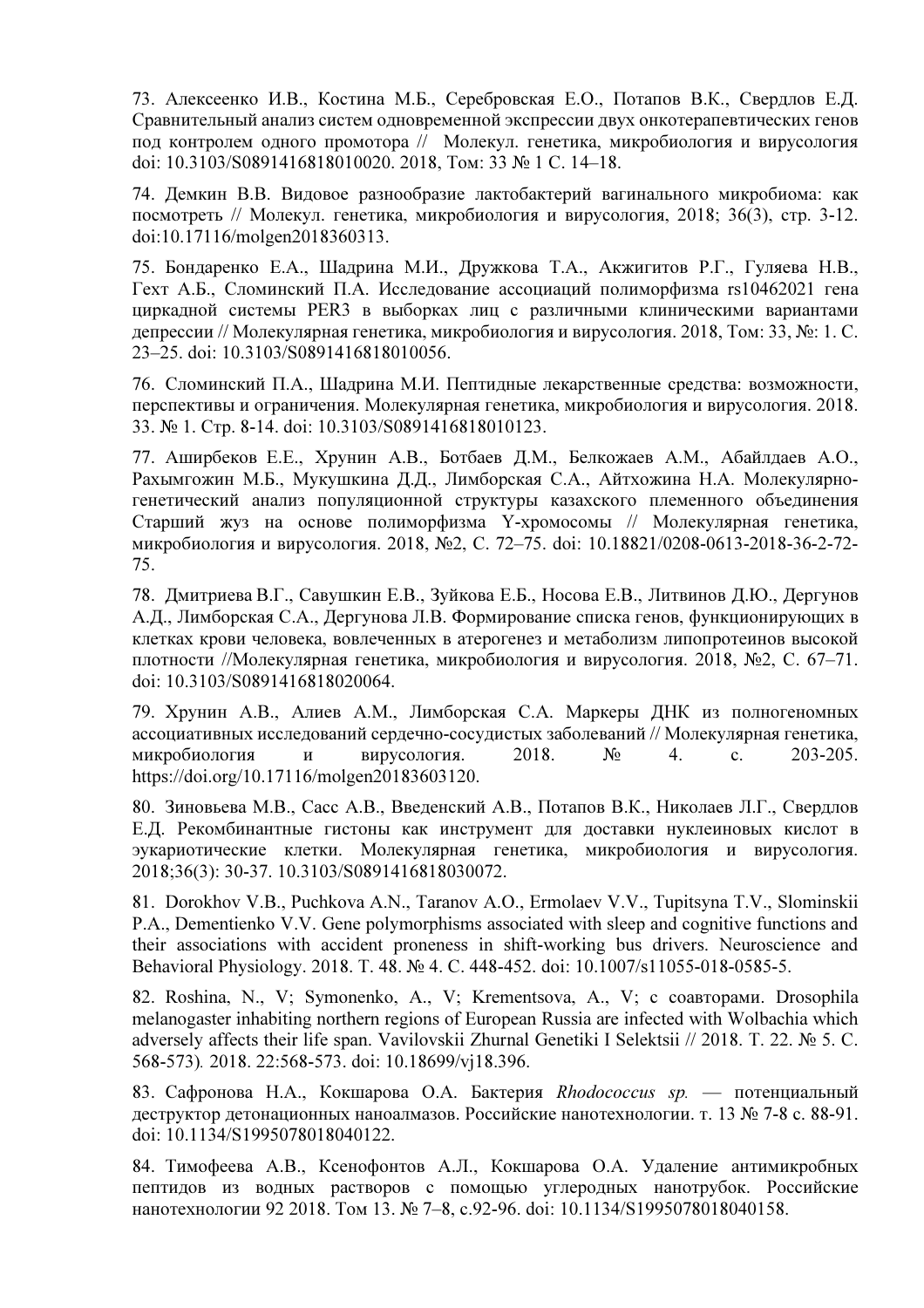85. Шевченко В.П., Нагаев И.Ю., Мясоедов Н.Ф. Гетерогенный каталитический синтез меченных изотопами водорода органических соединений без участия растворителей/ Радиохимия. 2018. Т. 60. № 2. С.97-127. doi: 10.1134/S1066362218020017.

86. Шевченко К.В., Андреева Л.А., Нагаев И.Ю., Шевченко В.П., Мясоедов Н.Ф. Устойчивость 5-oxo-Pro-Arg-Pro, 5-oxo-Pro-His-Pro-Gly-ProNH2 и Phe-Pro-Leu-Pro-Ala в условиях проведения экспериментов in vitro //Химико-фармацевтический журнал, 2018, т.52, № 8, с. 7-11, doi: 10.30906/0023-1134-2018-52-8-7-11.

87. И.Б. Филиппенков, С.А. Лимборская, Л.В. Дергунова. Особенности функционирования некодирующих РНК в норме и при ишемии головного мозга // Гены и Клетки. Том XIII,  $\mathcal{N}_2$ 1, 2018, с.42-46. doi:10.23868/201805004.

88. Krumiņa A., Puzuka A., Zariņa A., Gailite Piekuse L., Pliss L., Lace B., Kloviņš J., Zariņa G., Elferts D., Khrunin A., Limborska S. Population genetics of latvians in the context of admixture between north-eastern european ethnic groups. Proceedings of the Latvian Academy of Sciences, Section B: Natural, Exact, and Applied Sciences // 2018. T. 72. № 3. C. 131-151. doi: 10.2478/prolas-2018-0025.

89. Григорьев В.В., Замойский В.Л., Бовина Е.В., Андреева Л.А., Мясоедов Н.Ф. Влияние новых синтетических аналогов пептидного препарата семакс на амра-рецепторы в нейронах пуркинье мозжечка крыс. Biomedical Chemistry: Research and Methods. Издательство: Научно-исследовательский институт биомедицинской химии им. В.Н. Ореховича (Москва) 2018. Т. 1. № 3. С. e00033. doi: 10.18097/BMCRM00033.

90. Gening L.V., Shevchenko O.V., Kazachenko K.Y., Tarantul V.Z. "Mirror" method to estimate mutagenic activity of DNA lesions. //Methods and Protocols. 2018, 1, 32-38; doi: 10.3390/mps1030032.

91. Юрова М.Н., Сафина Д.Р., Мизгирев И.В. Селективное ингибирование krasсигнального каскада при комбинированном воздействии низких доз рапамицина и паклитаксела in vivo // Успехи молекулярной онкологии. 2018. Т. 5. № 2. С. 42-49. doi: 10.17650/2313-805X-2018-5-2-42-49.

92. Tarantul V.Z. Many faces of TRIM family proteins in the field oncoimmunology//Universal Journal of Oncology, 2018, 1, 1-38. www.uapublications.com http://www.uapublications.com/oncology/article.php.

93. Alekseenko I.V., V V. Pleshkan, E.D. Sverdlov. Cancer–stroma interactions as a target for cancer treatment. Biopolymers and Cell. Vol. 34. N 4. P 271–283, 2018 Doi: 10.7124/bc000980 http://dx.doi.org/10.7124/bc.000980.

94. Кутукова К.А., Фрумкина Л.Е., Иванов М.В., Новосадова Е.В., Симонова В.В., Антонов С.А., Гривенников И.А., Худоерков Р.М., Хаспеков Л.Г. Ультраструктура клеток, дифференцированных из индуцированных плюрипотентных стволовых клеток человека в вентральные мезенцефалические нейроны // Асимметрия. 2018. Т. 12. № 4. С. 308-314. doi: 10.18454/ASY.2018.12.4.013.

95. Денисова А.Е., Филиппенков И.Б., Ставчанский В.В., Дергунова Л.В., Лимборская С.А., Губский Л.В. Биологические эффекты глипролинов меланокортинового ряда Фарматека. 2018. № 5 (358). С. 26-30. doi: 10.18565/PHARMATECA.2018.5.26-30.

96. Чемерис Д.А., Сагитов А.М., Аминев Ф.Г., Луценко В.И., Гарафутдинов Р.Р., Сахабутдинова А.Р., Василов Р.Г., Алексеев Я.И., Сломинский П.А., Хуснутдинова Э.К., Чемерис А.В. Эволюция подходов к днк-идентификации личности. Биомика. 2018. Т. 10. № 1. С. 85-140. (Уфа\_НИЦентр РАН).

97. Попова А.А., Кокшарова О.А., Хмель И.А. Изучение механизмов чувствительности клеток цианобактерии Synechococcus SP. PCC 7942 к действию 2-нонанона. В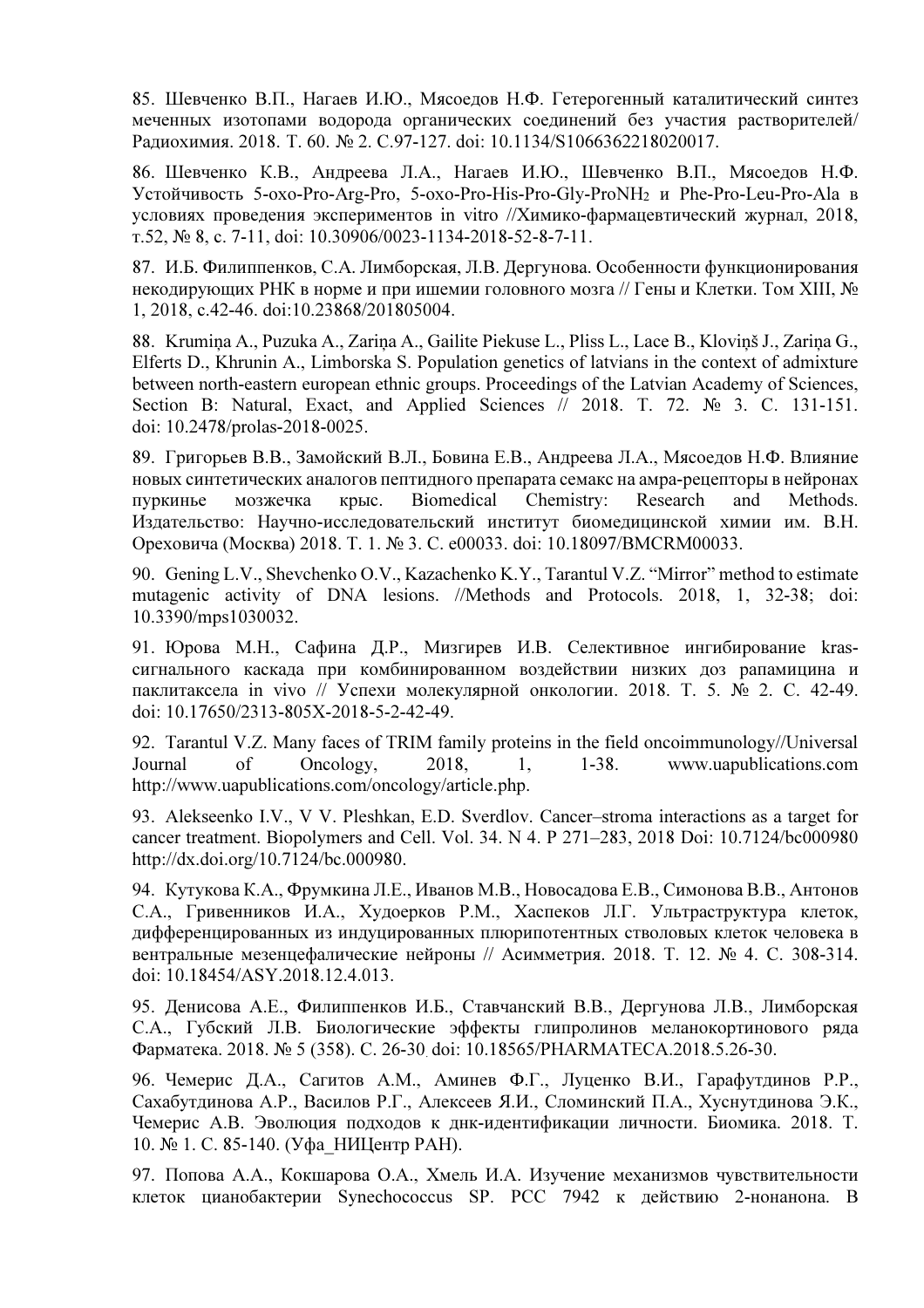сборнике: Механизмы устойчивости растений и микроорганизмов к неблагоприятным условиям среды Сборник материалов Годичного собрания Общества физиологов растений России, Всероссийской научной конференции с международным участием и школы молодых ученых. В 2-х частях. 2018. С. 975-977.

98. Федосеева В.Б., Жаринова И.А., Александров А.А. Особенности распределения мотивов РНК узнающих белков для протяженных генов 15 хромосомы Homo sapiens. Доклады Международной конференции "Математическая биология и биоинформатика". Под ред. В.Д. Лахно. Том 7. Пущино: ИМПБ РАН, 2018. Статья № e60. doi: 10.17537/icmbb18.48. Proceedings of the International Conference "Mathematical Biology and Bioinformatics". Ed. V.D. Lakhno. Vol. 7. Pushchino: IMPB RAS, 2018. Paper No. e60. doi: 10.17537/icmbb18.48.

99. Khrunin A, Moisseev A, Gorbunova V, Limborska S. Ethnic differences in susceptibility to the effects of platinum-based chemotherapy. In: Ovarian cancer. Devaja O, Papadopoulos AJ (Eds.). InTech - Open Access Company, 2018, p. 309-329. doi: 10.5772/intechopen.73798.

100.Глазер В. М., Ким А. И., Кузьмин И. В., Нефедова Л. Н., Орлова Н. Н., Пасюкова Е. Г., Романова Н. И. Сборник задач и вопросов по общей и молекулярной генетике. Учебное пособие. 2018. Москва, КДУ Университетская книга. 236 с. ISBN: 978-5-91304-817-2.

## ТЕЗИСЫ

1. Gre-like factors serve as lineage-specific transcriptional regulators in Deinococcus species Agapov, A.; Azimov, K.; Esyunina, D.; с соавторами. FEBS OPEN BIO Том: 8 Приложение: 1 Стр.: 110-111. Аннотация к встрече: P.01-013-M Опубликовано: JUL 2018. wos:000437674102013.

2. Investigation of the argonaute protein from Synechococcus elongatus Olina, A.; Kulbachinskiy, A.; Esyunina, D. FEBS OPEN BIO Том: 8 Приложение: 1 Стр.: 111-111/ Аннотация к встрече: P.01-014-T Опубликовано: JUL 2018. wos:000437674102014.

3. Single-stranded DNA aptamers to Mycobacterium tuberculosis RNA polymerase Petushkov, I.; Morichaud, Z.; Konstantin, B.; с соавторами. FEBS OPEN BIO Том: 8 Приложение: 1 Стр.: 126-126 Аннотация к встрече: P.01-067-M Опубликовано: JUL 2018. wos:000437674102064.

4. Catalytically active Argonaute proteins from mesophilic bacteria Yudin, D.; Ryazansky, S.; Kulbachinskiy, A.; с соавторами. FEBS OPEN BIO Том: 8 Приложение: 1 Стр.: 127-127. Аннотация к встрече: P.01-071-T Опубликовано: JUL 2018. wos:000437674102068.

5. Functional activities of DNA-guided and RNA-guided bacterial Argonaute proteins Kropocheva, E.; Oguienko, A.; Kudinova, A.; с соавторами. FEBS OPEN BIO Том: 8 Приложение: 1 Стр.: 128-128. Аннотация к встрече: P.01-074-T Опубликовано: JUL 2018. wos:000437674102071.

6. Roles of sigma finger and DksA in transcription initiation by Escherichia coli RNA polymerase containing alternative sigma factors Oguienko, A.; Pupov, D.; Esyunina, D.; с соавторами. FEBS OPEN BIO Том: 8 Приложение: 1 Стр.: 128-129. Аннотация к встрече: P.01-075-W Опубликовано: JUL 2018. wos:000437674102072.

7. Highly specific target recognition by an Argonaute protein from Rhodobacter sphaeroides Esyunina, D.; Ninova, M.; Aravin, A.; с соавторами. FEBS OPEN BIO Том: 8 Приложение: 1 Стр.: 129-129. Аннотация к встрече: P.01-076-M Опубликовано: JUL 2018.wos:000437674102073.